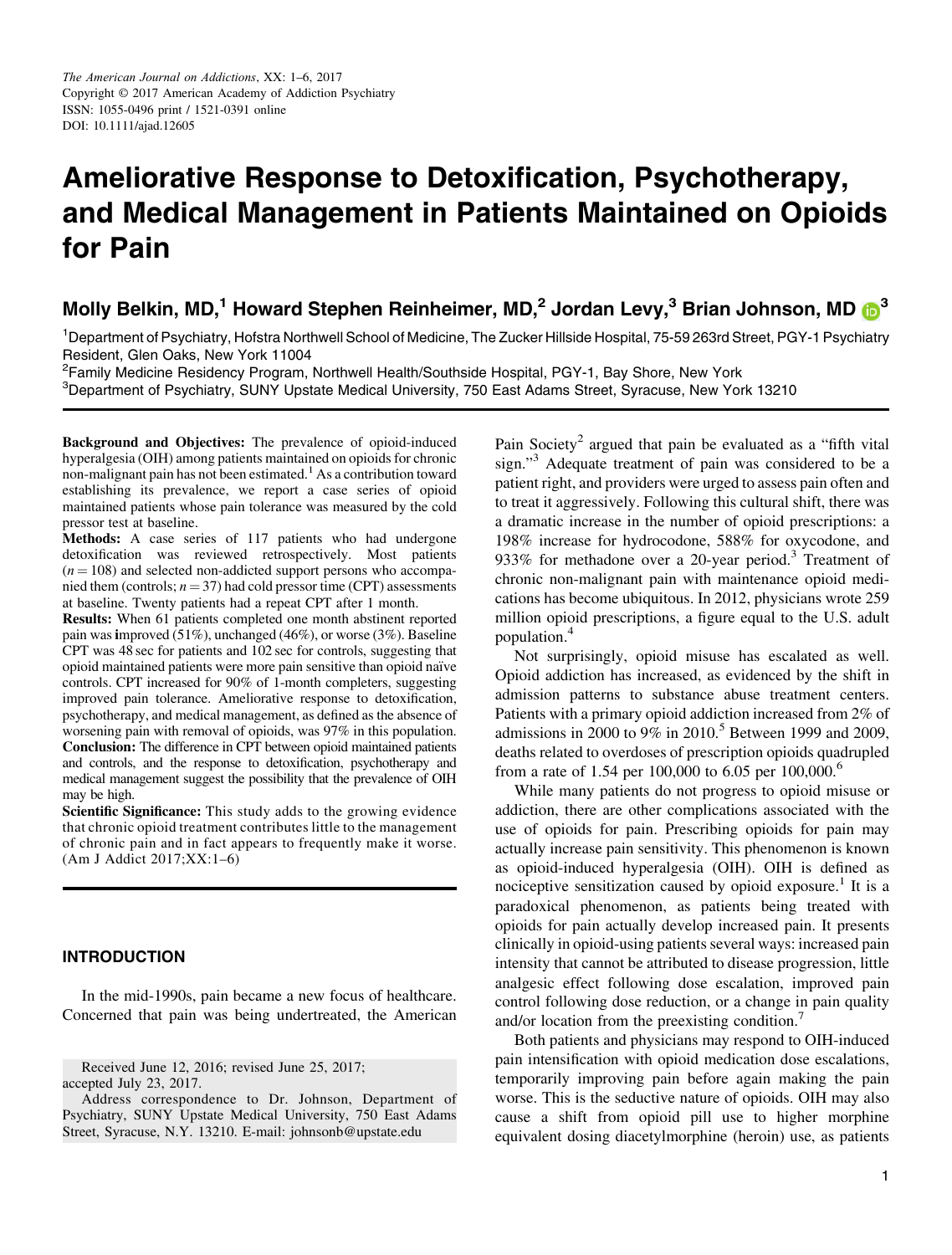perceive dose escalations as a necessary treatment for worsening pain that is being caused by the opioid exposure itself. These processes may contribute to the risk of accidental overdose, as each dose escalation feels helpful in the moment, but actually produces OIH over time.

While OIH and tolerance may present in a similar way, decreasing response to opioid medications, the two processes are distinct. OIH is a change in pain sensitivity while tolerance is a diminished analgesic response to the medication. Increasing opioid dose will alleviate pain in a patient with tolerance but will exacerbate pain in a patient with OIH.<sup>8</sup>

OIH has been observed in patients with both chronic and acute opioid exposure. In a 2006 retrospective study, Baron and McDonald found that 21 of 23 patients maintained on high-dose opioids for chronic pain reported a significant improvement in pain after detoxification.<sup>9</sup> Miller, Swiney, and Barkin<sup>10</sup> reported faces pain scores falling almost in half over a week of detoxification from opioid pain medications. Harden et al.<sup>11</sup> reported no change or decreased pain in 70% of patients whose opioid dose was slowly tapered. In a meta-analysis of 27 studies, Fletcher and Martinez $1/2$  found that patients treated acutely with high opioid doses intra-operatively reported increased post-operative pain compared to reference groups.

The clinical prevalence of OIH is unknown.<sup>1</sup> No adequate laboratory method has been developed that would meet a definitive standard for measurement of hyperalgesia.<sup>13</sup> It would be helpful to know the clinical prevalence of OIH, as it appears to be an important complication of chronic opioid treatment of pain.

The biological mechanism by which opioids enhance pain sensitivity is generally understood as a progression from homeostatic regulation of drivers of distress such as pain, anxiety, and depression into an allostatic state of increasing distress by overshooting of countervailing neuroregulators; glucocorticoids, corticotropin releasing factor, dynorphin, tachykinin, and neurotensin,  $14,15$  Apparently, the brain requires an ability to sense pain as an affect that enhances survival. Attempts at long-term suppression of pain cause a resultant overcompensation/overshoot of pain drivers.<sup>14,15</sup>

High doses of exogenous opioid were understood to downregulate opioid receptors, resulting in protracted withdrawal. According to Brown and Panksepp<sup>16</sup>: "LDN increased opioid receptors and elevated circulating beta endorphin (BE) and met-enkephalin (ME) after a 4–6 h-period of receptor blockade. This "rebound phase" may release the increased

density of mu and delta opioid receptors for endogenous opioid stimulation. This is the explanation asked for by and the increasing availability of BE and ME. The general principle operative here may be that the increased concentrations of BE and ME that gain access to increased density of mu opioid receptor and delta opioid receptors may "functionally supersensitize" endogenous opioid systems." With this hypothetical mechanism in mind, LDN has been used to ameliorate protracted withdrawal. This approach has been reported in a case series, $17$  but a randomized double blind placebo controlled study has not yet been undertaken Table 1.

A multidisciplinary Pain Service is embedded within Addiction Medicine (AM) at SUNY Upstate so as to evaluate pain complaints and identify the subset of pain patients who are opioid addicted.<sup>17</sup> We often observe low pain tolerance despite high opioid doses as well as improved pain after opioid cessation. We have hypothesized that daily brief blockade of opioid receptors with low-dose naltrexone (LDN) improves receptor function and normalizes opioid tone after it has been disrupted by opioid maintenance.<sup>17</sup> We have shown significant improvement in pain tolerance as measured by cold pressor time (CPT – see below) in detoxified patients treated with LDN.<sup>18</sup> We sought to quantify our observations.

# METHODS

#### **Subjects**

We retrospectively reviewed all patients who presented to AM between September 2014 and June 2015. New patients are required to bring a non-addicted support person (SP) to the evaluation. The SP is present for the entire evaluation, including the recommendations for treatment. Pain Service meets 1 day per week. As pain complaints are common among patients who present with opioid addiction on other days of the week, Cold Pressor Times were available for a subset of these patients when they underwent the CPT within a week of admission. An initial cold pressor time was therefore not done on 100% of new patients since it was only available one day per week. Faces pain scale scores are routinely done on all admissions.

The SUNY Upstate Medical University institutional review board approved the study protocol, including establishing normal control values for the cold pressor test using SP volunteers with no recent opioid exposure and no tobacco or

|  |  | <b>TABLE 1. Results</b> |
|--|--|-------------------------|
|--|--|-------------------------|

| Subjects            | Number | Treatment             | Successful $(\% )$ | Not successful $(\%)$ |
|---------------------|--------|-----------------------|--------------------|-----------------------|
| Pain patients       | 117    | Opioid detoxification | 77 (66)            | 40 (34)               |
| Detoxified patients |        | 1-month opioid free   | 61 (79)            | 16(21)                |
| Detoxified patients |        | Compliant with LDN    | 53 (69)            | 24(31)                |
| LDN compliant       | 53     | 1-month opioid free   | 43 (81)            | 10(19)                |
| LDN non-compliant   | 24     | 1-month opioid free   | 18 (75)            | 6(25)                 |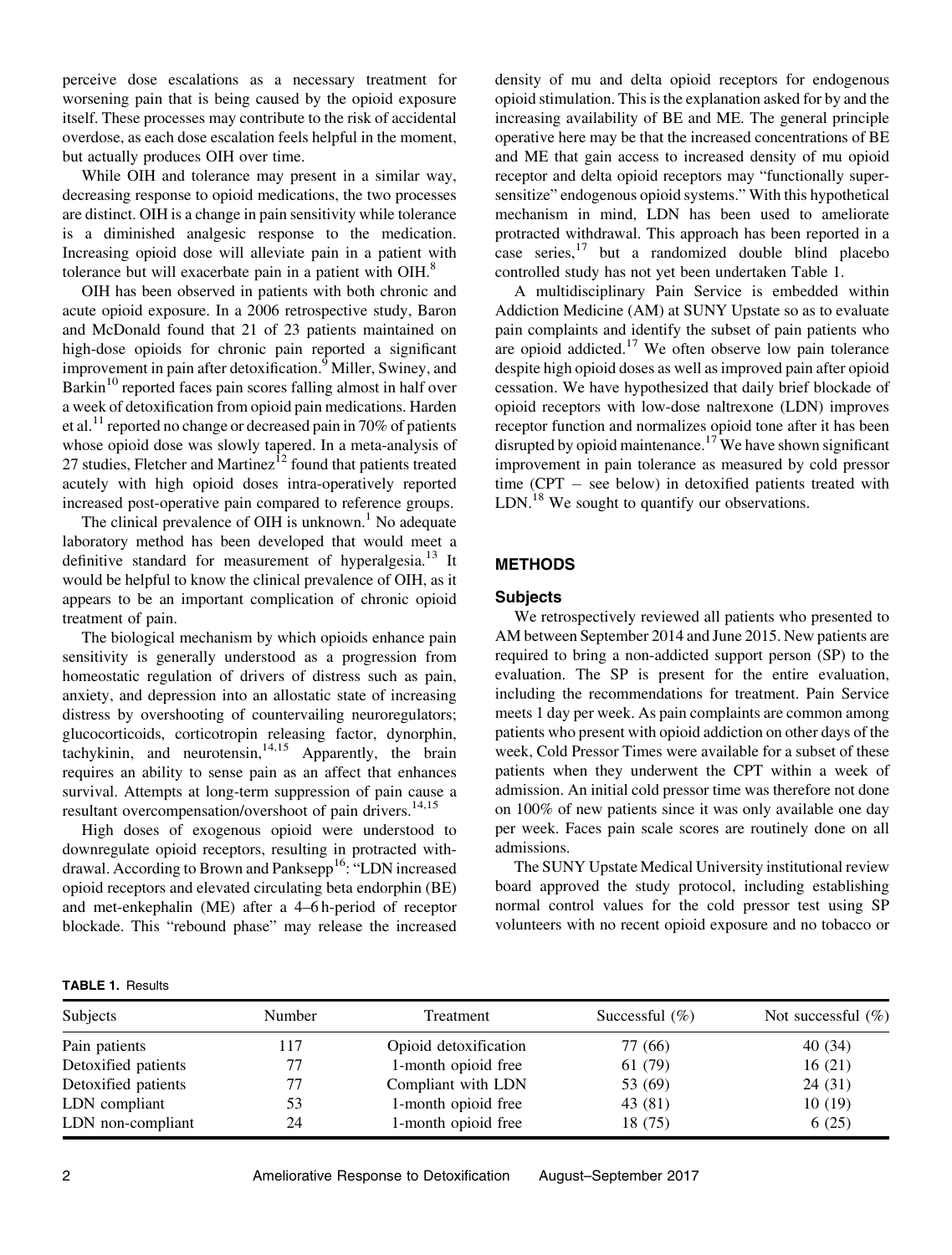cannabis use. The control group included 37 SP volunteers. Although there were no repeat CPT for this group, test-retest times have been shown to be stable 2 weeks after initial testing for normal controls.<sup>19</sup> The case series included 117 patients maintained on opioids for pain. Exclusion criteria included pregnancy and opioid use that was not related to pain complaints.

All subjects over age 18 provided written informed consent prospectively. In other words, patients were asked to allow us to use their de-identified information before the result of treatment was known. For the one patient under age 18, her guardian provided written informed consent. The results were then examined retrospectively.

# Treatment/Detoxification Procedure

Detoxification included a single dose of buprenorphine and symptomatic treatment of withdrawal. Patients arrived in opioid withdrawal, and withdrawal symptoms were used to gauge the dose of buprenorphine. A medical student or resident in training on AM sat with the patient for the entire procedure, which lasted about 15 min. Average doses were 24 mg for maintenance at below 180 morphine equivalents per day and 32 mg for higher maintenance. We have found<sup>16,18</sup> that when patients leave this first meeting feeling well because of ingesting a dose of buprenorphine that matches the amount of opioid they had been taking before entering withdrawal, it makes for a strong therapeutic alliance and a high rate of completion of outpatient detoxification. Patients on methadone treatment were switched to a short-acting opioid, usually oxycodone, 2 weeks prior to beginning the detoxification process. A more detailed explanation of our approach is available.<sup>16</sup>

Acute withdrawal symptoms were treated with the following medications as needed: clonidine for anxiety and agitation; trazodone for insomnia; dicyclomine for gut cramps and diarrhea; loperamide for diarrhea; NSAID for pain; and chlorpromazine for nausea, vomiting, and anxiety.

All patients were recommended to start LDN 1 week after buprenorphine administration. Use of LDN at the one week point was an effort to improve our outcomes. The dose was started at 0.1 mg per day and titrated to a maximum of 4.5 mg per day. Since this case series was completed, we have begun the first dose of LDN immediately after the single dose of buprenorphine. Patient feedback has been that it seems more efficacious when started immediately.

Cost was often cited as the reason for non-compliance with LDN (24/77 did not fill their LDN prescription). Most insurers did not cover the prescription, and patients often stated that they could not afford a medication that cost \$33 for the first month, and somewhat more for the 4.5 mg continuation dose.

During the first week of detoxification, patients were seen daily for medical assessment and transference focused psychotherapy. Patients received a handout of treatments for chronic pain that included physical activity and physical therapy as the most efficacious approach. Therapists would ask, "Most people who get better go to physical therapy or exercise at least 1 h per day. You are not doing that. Tell me your thoughts." After the initial week, patients were seen twice weekly. The number of weekly sessions was then tailored to each patient's needs. 100% of scheduled visits equated to 11 sessions in the first month of treatment.

All patients were given the cell phone number of the senior author and told to "call day or night if there is a problem." This helped prevent patients from returning to opioid use for pain management, as all pain complaints between treatment hours were immediately addressed. Patients were told that their pain was expected to improve with detoxification. They were given a hand out that included a menu of non-opioid alternatives for treatment of pain, an explanation of OIH, and a table from Miller, Swiney, and Barkin $<sup>9</sup>$  showing reduction in pain scores</sup> during detoxification from oxycodone and hydrocodone. We cannot be sure why there was not 100% completion given the comprehensiveness of treatment and the complete availability of help. However, a common experience is that those who return to opioid use before one month used the "pain exception" justification that is part of the denial of addiction—that their pain is unique and requires opioids for immediate relief.

# Measurement of Pain Sensitivity

Patients underwent an initial evaluation, during which pain was assessed with a visual analog scale that ranged from zero to ten. Pain was re-assessed at each follow-up visit and categorized as worse, no change, or improved.

Pain sensitivity was estimated using the cold pressor time (CPT). This test consists of a stirred ice-water bath at 1°C. Each subject is asked to submerge their forearm into the bath and remove it when the pain was no longer tolerable. If withdrawal from the bath was not necessary, the test was terminated after 180 sec. Duration of submersion was used as a measure of pain tolerance.<sup>18</sup> Repeat CPT was performed for a subset of patients. We ideally would have liked repeat CPT for all patients. However, there were several factors that prevented repeat tests in many cases, including unavailability of the patient when the CPT ice bath was set up, patient refusal to undergo a repeat test because of the pain involved, and shifting trainees at a busy academic practice. Length of time between initial and repeat CPT ranged from 2 weeks to 2 years, but was usually repeated at 1 month. Repeat CPT was performed to measure treatment response.

Because OIH can manifest clinically as improved pain following a reduction in opioid dose,<sup>7</sup> we measured subjective pain scales and CPTs before and after opioid cessation. Improvement in these measures after detoxification, or removal of opioids without any worsening of pain, was considered to suggest the resolution of OIH. As this was a clinical case series, assessments were not blinded.

#### Measurement of Outcomes

Urine Drug Screens (UDS) are not done in our drug-free treatment approach. The nature of transference focused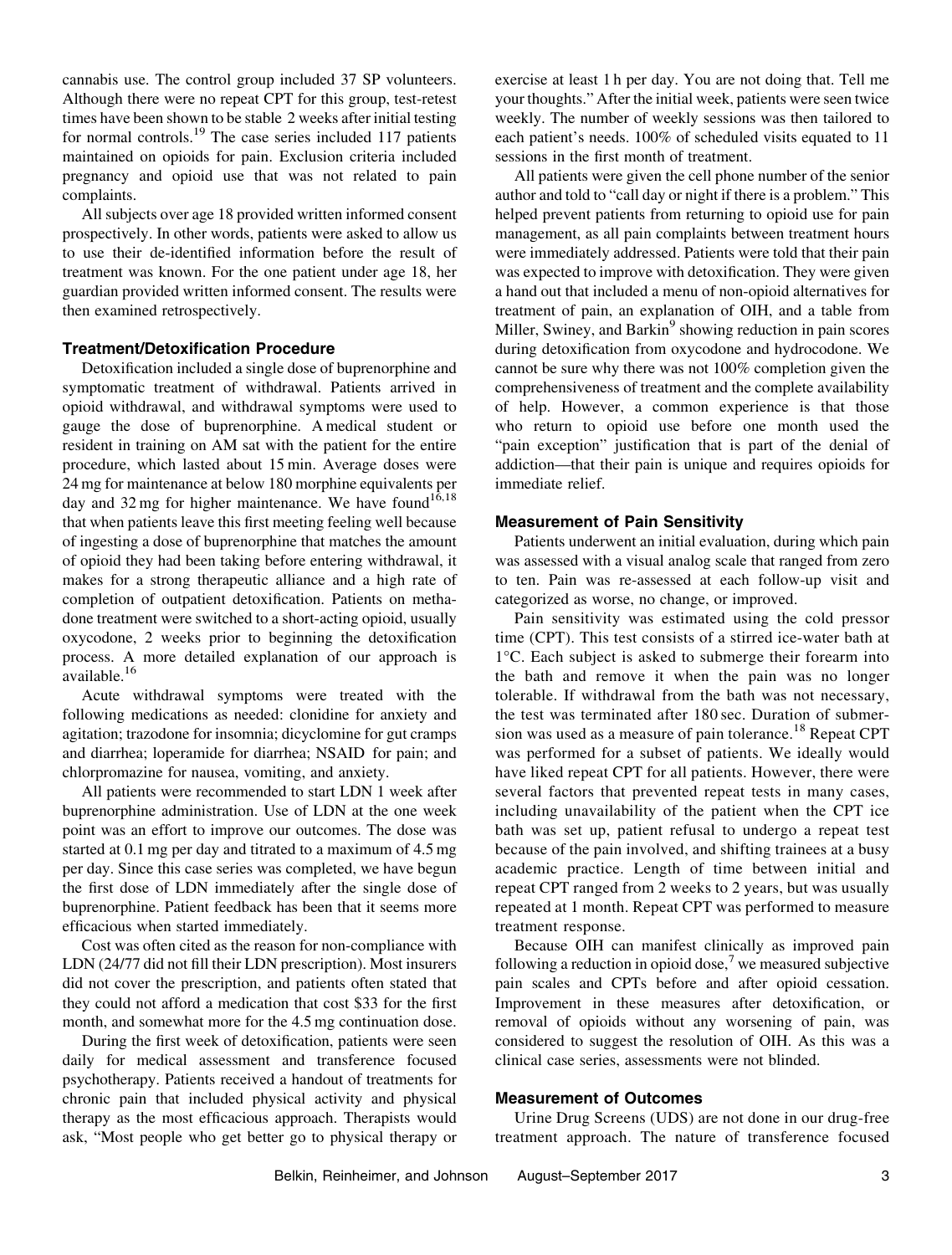psychotherapy requires that we trust patients to be honest. There is no penalty for relapse. Relapses are taken as a sign that something is wrong in the relationship with treaters that needs to be addressed as a part of examining the therapeutic alliance and transference, a routine aspect of treatment. In a funded case series being prepared for submission, where we were able to have a research assistant perform UDS that were not reported to treaters until the end of a 6 month observation period, reported use and UDS matched completely.

#### Statistical Analysis

Cold Pressor test data was not distributed normally due to the 180 sec cutoff (mode  $= 180$ ) and the inherent subjectivity of the test. Therefore all CPT statistics utilized nonparametric tests. All other criteria were treated as normally distributed. Statistics were calculated using IBM SPSS Statistics Version 22.

# RESULTS

#### Subjects

Of 225 consecutive new evaluations in the 10-month period, 118 presented with pain. One patient was excluded from the study because she was pregnant. Of the remaining 117, 112 were using conventional opioids only, and five were using diacetylmorphine (heroin) alone or in combination with conventional opioids. The age range of the 117 subjects was 14–79 years, with a mean age of 47.2 years  $(SD = 12.8)$ . There were 48 males and 69 females.

The age range of the 37 controls was 19–94 years, with a mean age of  $52.4$  years (SD = 14.1). There were 20 males and 17 females.

There was no significant difference in gender distribution between the control and the experimental groups  $(t(152) = 1.39, p = .166)$ . There was a significant difference in the age distribution between the two groups  $(t(152) = 2.09,$  $p = .039$ ). However, there was no significant correlation between CPT and age in either group (control:  $r = -.026$ ,  $p = .879$ ; subjects:  $r = -.029, p = .763$ ).

As an attempt to show who these patients were, we give the payer mix on AM in 2015: 51% Medicare or Medicaid, 35% commercial insurance, 9% self-pay, and 5% workers compensation. Patients were more commonly poor and unemployed than employed and commercially insured. The payer mix for the study sample is unavailable.

# Completion of 1 Month of Abstinence From Opioids

Of the 117 subjects using daily opioids for pain, 61 (52%; 95%CI [43, 61]) completed at least one month abstinent from opioids after detoxification.

#### Subjective Pain

Of 61 patients who reported 1 month of opioid and other drug abstinence (excluding nicotine and non-addictive alcohol use), two reported a worsening of pain (3%, 95%  $CI[-1, 8]$ , 28 reported no change in pain  $(46\%, 95\%CI[33, 10])$ 59]) and 31 reported an improvement in pain (51%, 95%CI [38, 64]).

# Initial Cold Pressor Test

Cold pressor times for the controls  $(n = 37, \text{ mean} = 102)$ sec, median = 94,  $SD = 66$ , Skewness = 0.33, Kurtosis  $(1, 1, 7)$ , and daily opioid users for pain ( $n = 108$ , mean  $= 48$ ,  $SD = 54$ , Skewness = 1.4, Kurtosis = 0.65) were not normally distributed. The distributions were determined to be statistically different with  $p < .001$  using Independent Sample Mann–Whitney U Test  $(U = 3070, z = 4.85, p < .001,$  $r = 0.402$ .

#### Repeat Cold Pressor Test

Of 61 patients who completed 1 month of abstinence, 20 underwent a repeat CPT. 18 (90%) saw an improvement in CPT. Six subjects had several repeat CPTs performed. The change in CPT was calculated by subtracting the initial CPT from the most recent repeat CPT. Change in CPT was found to be statistically significant using the Related-Samples Wilcoxon Signed Rank Test ( $T = 189$ ,  $p = .002$ ,  $r = .50$ ).

# Low-Dose Naltrexone (LDN)

There was no measurable difference in outcomes.  $(p = 0.5)$ 

# **DISCUSSION**

OIH serves as a potential explanation for the loss of opioid efficacy in chronic pain patients. After opioid cessation, patients in this case series were treated with non-opioid pain medications, LDN (when medication compliant) and psychotherapy. Following opioid detoxification and a 1-month period of opioid abstinence, we did not detected a positive effect on pain provided by opioid maintenance in 97% of our case series. Opioids for chronic pain were not superior to nonopioid pain medications, LDN and psychotherapy and were actually inferior in one half of patients. It is possible that opioid maintenance was offset by improved mood, actively addressing pain complaints as a result of psychotherapy interventions, and NSAIDs. While we have not been able to obtain an answer to the prevalence of OIH in this case series, and despite the limitations of our data as described below, the finding of a significant difference between the CPT of patients, 48 sec, and controls who accompanied the patients to the initial assessment, 102 s, may mean that OIH is the rule rather than the exception when patients are maintained on opioids for chronic pain.

The positive effect of LDN on pain tolerance, as we have suggested in previous publications<sup>16,18</sup> was not found. LDN may be helpful in restoring endogenous opioid damping of pain signals when examined with a larger sample of subjects. A randomized, double blind study is needed to adjudicate this question. We also note the important work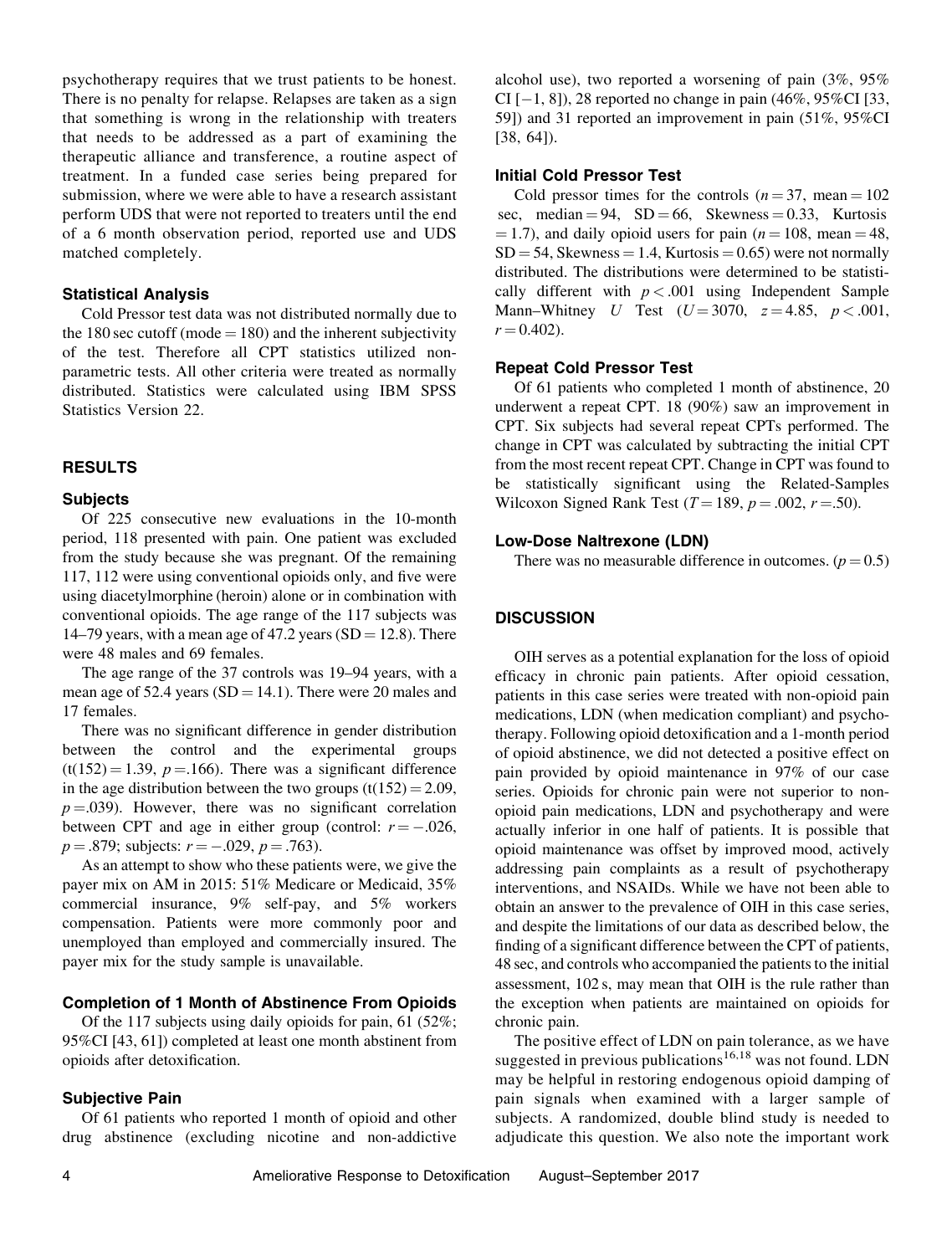of Pud and colleagues<sup>20,21</sup> showing that OIH was still present at 1 month but had disappeared by 5 months after detoxification from opioids. This is a marker of protracted withdrawal that we aim to address with LDN. It is possible that the emotional relatedness involved in transference focused psychotherapy, pharmacotherapy, and LDN are having a synergistic effect on recovery of endogenous opioid tone for some of our patients. This suggestion also requires further evaluation.

Many methodological problems limit the generalizability of our results. This was an observational study with numerous dropouts. The sample is heterogeneous except for the specific treatment protocol. Cold pressor times were not available for all new patients (108 obtained for 117 subjects), introducing the possibility that there was a selection bias regarding which patients made themselves available for this test, and of those, which practitioners recognized the need for a baseline value. One month follow-up is insufficient to determine the effectiveness of this treatment approach. We relied on our patients to be honest. It is possible that some of the patients who reported improved or unchanged pain off opioids were taking opioids without our knowledge. The goal of showing the payer mix on AM is to suggest that our patients were mostly poor and disadvantaged. It is possible that the group reported here were not representative of AM patients.

This is a report of a retrospectively examined clinical case series. There were no blind assessments of pain complaints. It is possible that there were misreports either by patients who wanted to please their treating therapists, or therapists who wanted to experience an improvement in pain as part of countertransference.

Another limitation of this study is the lack of blinded assessment when performing the CPT. However, CPT among daily opioid users was found to be significantly lower than the average CPT among the non-opioid using SPs, suggesting that OIH had occurred. The improvement in CPT after cessation of opioids may represent amelioration of OIH. It may also represent a seriously biased sample in that we were able to report only a limited subset of repeat CPT.

# CONCLUSIONS

Although there are limitations to this case series, it undermines the common practice of maintaining patients with chronic non-malignant pain on opioid analgesics. We found that compared with our non-opioid treatment opioids were having no effect on pain or making it worse in 97% of patients. Although it may be that the other treatments were as efficacious as chronic opioid therapy, the possibility of as much as 97% prevalence of OIH in a population of opioid maintained patients with chronic pain is a central concern.

In addition to the risk of OIH, opioid maintenance incurs side effects and financial cost without appearing to benefit patients. It may be that physicians are good at inducing patients onto opioid maintenance but lack the technology to get them off. This case series illustrates an outpatient model of opioid detoxification plus non-opioid pain management that is effective in treating patients with chronic pain. CPT may be a valuable tool in assessing pain complaints and following pain tolerance as part of clinical care. LDN may be a helpful adjunctive treatment for detoxification from opioids and should undergo further testing.

Jordan Levy received federal work study payment for a summer of reviewing records.

#### Declaration of Interests

The authors report no conflicts of interest. The authors alone are responsible for the content and writing of this paper.

#### **REFERENCES**

- 1. Lee M, Silverman SM, Hansen H, et al. A comprehensive review of opioid-induced hyperalgesia. Pain Physician. 2011;14:145–161.
- 2. Haddox JD, Joranson D, Angarola RT, et al. The use of opioids for the treatment of chronic pain, a consensus statement formthe American Academy of Pain Medicine and the American Pain Society. Clin J Pain. 1997;13:6–8.
- 3. Kanouse AB, Compton P. The epidemic of prescription opioid abuse, the subsequent rising prevalence of heroin use, and the federal response. J Pain Palliat Care Pharmacother. 2015;29:102–114.
- 4. Brady KT, McCauley JL, Back SE. Prescription Opioid Misuse, Abuse, and Treatment in the United States: An Update. Am J Psychiatry. 2016;173:18–26.
- 5. Substance Abuse and Mental Health Services Administration, Center for Behavioral Health Statistics and Quality. Treatment Episode Data Set (TEDS) 2000 - 2012: National Admissions to Substance Abuse Treatment Services. BHSIS Series S-71, HHS Publication No. (SMA) 14–4850. Rockville, Md.: 2014.
- 6. Glanz J, Binswanger IA. National trends in pharmaceutical opioid related overdose deaths compared to other substance related overdose deaths: 1999–2009. Drug Alcohol Depend. 2013;131:263–270.
- 7. Mao J. Clinical Implications of Opioid-Induced Hyperalgesia. In: Mao J, ed. Opioid-Induced Hyperalgesia. pp. 174–180. New York, NY: Informa Healthcare USA, Inc; 2010.
- 8. Low Y, Clarke CF, Huh BK. Opioid-induced hyperalgesia: A review of epidemiology, mechanisms and management. Singapore Med J. 2012;53:357–360.
- 9. Baron MJ, McDonald PW. Significant pain reduction in chronic pain patients after detoxification from high-dose opioids. J Opioid Manag. 2006;2:277–282.
- 10. Miller NS, Swiney T, Barkin RL. Effects of opioid prescription medication dependence and detoxification on pain perceptions and selfreports. Am J Ther. 2006;13:436–444.
- 11. Harden P, Ahmed S, Ang K, et al. Clinical implications of tapering chronic opioids in a veteran population. Pain Med. 2015;16:1975–1981.
- 12. Fletcher D, Martinez V. Opioid-induced hyperalgesia in patients after surgery: A systematic review and a meta-analysis. Br J Anaesth. 2014;112:991–1004.
- 13. Katz NP, Paillard FC, Edwards RR. Review of the performance of quantitative sensory testing methods to detect hyperalgesia in